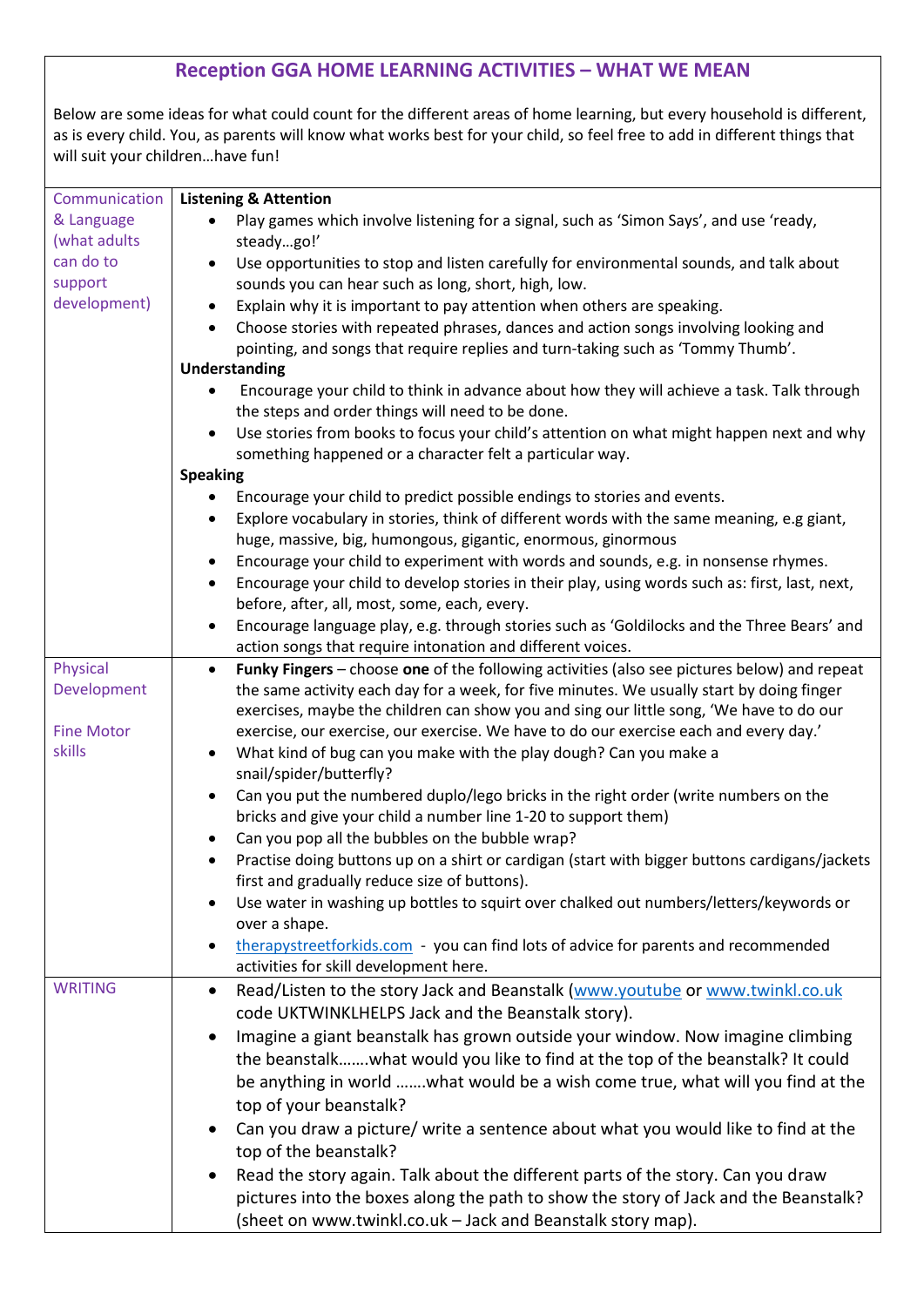|                | Activity from Home Learning Pack<br>Activity from Audible story<br>Letters to relatives / friends<br>making books                                                                                                              | Practise carefully writing letters - practise makes perfect!<br>drawing maps and labelling them - story map of Jack and Beanstalk<br>https://literacytrust.org.uk/resources/early-years-activities-cbeebies-magazine-<br>resource/ CBeebies programme based resources |
|----------------|--------------------------------------------------------------------------------------------------------------------------------------------------------------------------------------------------------------------------------|-----------------------------------------------------------------------------------------------------------------------------------------------------------------------------------------------------------------------------------------------------------------------|
| <b>READING</b> | Listening to story on Audible<br>Reading own story books<br>Shared reading with an adult<br>www.teachyoumonstertoread.co.uk                                                                                                    | https://www.worldofdavidwalliams.com/elevenses/                                                                                                                                                                                                                       |
| <b>PHONICS</b> | $\bullet$<br>learning pack)<br>sight word tic-tac-toe<br>Player 2<br>Player<br>ALCOHOL: PERSONAL BRANCH<br>Play pairs, snap or bingo using key words<br>www.tes.com<br>Try these games – children know which group they are in | Play key word tic-tac-toe (See High Frequency word list-First 100 words in Home                                                                                                                                                                                       |
|                |                                                                                                                                                                                                                                | <b>Phonics Games</b>                                                                                                                                                                                                                                                  |
|                | <b>Busy Bees</b>                                                                                                                                                                                                               | Great Grasshoppers & Brilliant Butterflies                                                                                                                                                                                                                            |
|                | Underwater Words Game -<br>Phase 2                                                                                                                                                                                             | Phonic Picker Game - Consonant Digraphs - Phase 3                                                                                                                                                                                                                     |
|                | Phonic Picker - Phase 2                                                                                                                                                                                                        | Octopus Says Game - CVCC and CCVC - Phase 4                                                                                                                                                                                                                           |
|                | Phonic Jumbler - Sets 6-7<br>Phase 3                                                                                                                                                                                           |                                                                                                                                                                                                                                                                       |
|                |                                                                                                                                                                                                                                | www.phonicsplay.co.uk                                                                                                                                                                                                                                                 |
|                | Phase 2 games                                                                                                                                                                                                                  |                                                                                                                                                                                                                                                                       |
|                |                                                                                                                                                                                                                                |                                                                                                                                                                                                                                                                       |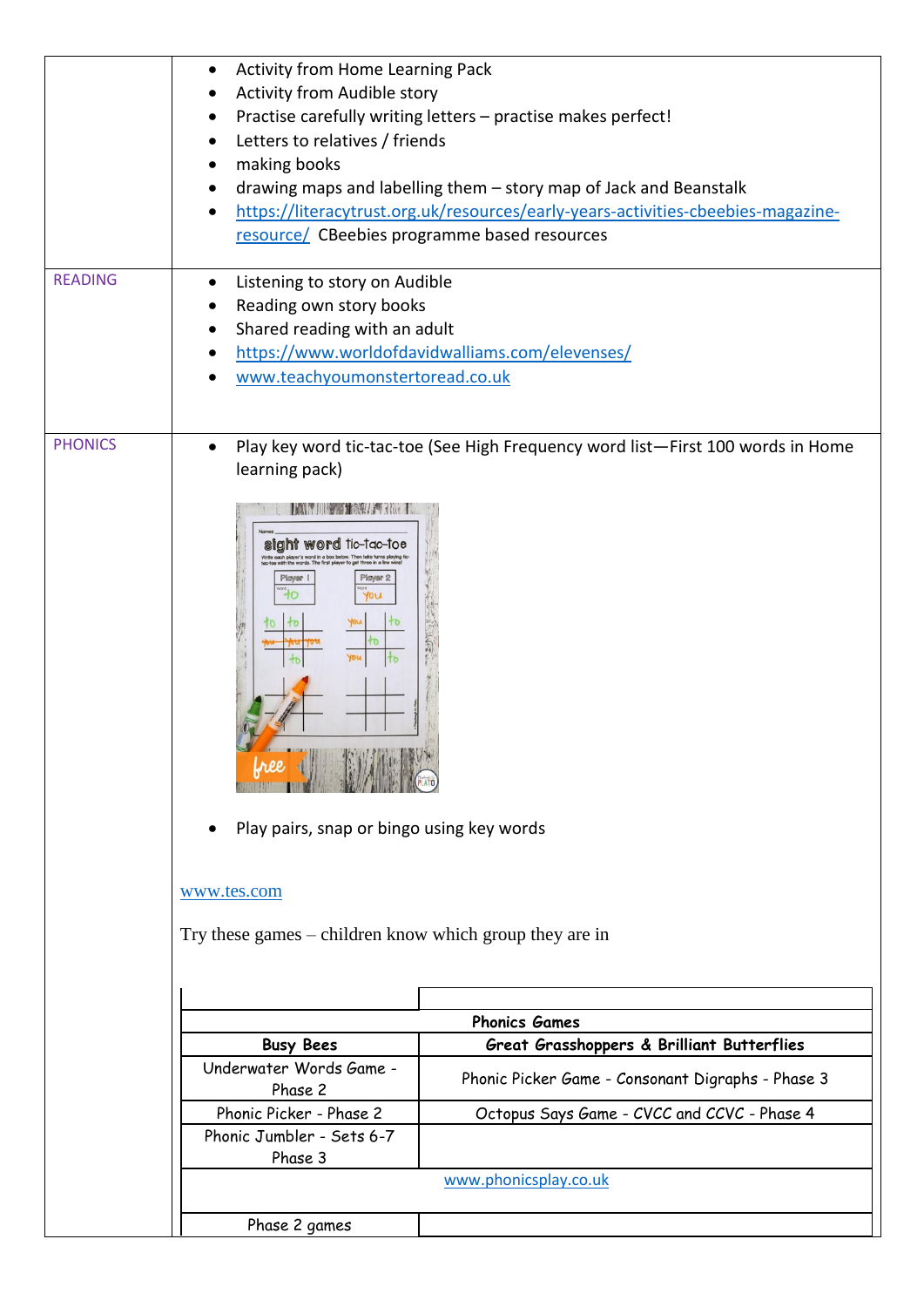|                                 | Phase 3 and phase 4 games                                                                                                                                                                                                                                                                                      |
|---------------------------------|----------------------------------------------------------------------------------------------------------------------------------------------------------------------------------------------------------------------------------------------------------------------------------------------------------------|
|                                 |                                                                                                                                                                                                                                                                                                                |
|                                 |                                                                                                                                                                                                                                                                                                                |
| <b>MATHS</b>                    | Maths in home learning packs<br>٠<br>Practise writing numbers                                                                                                                                                                                                                                                  |
|                                 | www.topmarks.co,uk<br>o White Rose Maths Home learning                                                                                                                                                                                                                                                         |
|                                 | www.ictgames.com<br>o Counting caterpillar                                                                                                                                                                                                                                                                     |
|                                 | $\circ$ Whack a mole<br>o Post a letter                                                                                                                                                                                                                                                                        |
|                                 | Practical maths - weighing, measuring, baking etc etc<br>Counting and looking at shapes around the house and when out on walks                                                                                                                                                                                 |
|                                 | What patterns can you find in nature? Look carefully at the different patterns on<br>leaves, flowers and fruit. What do you notice?                                                                                                                                                                            |
| <b>SPANISH</b>                  | Mrs Langley's online lessons                                                                                                                                                                                                                                                                                   |
| <b>ART/CRAFT</b>                | https://www.tate.org.uk/kids<br>https://theartyteacher.com/loo-roll-art-challenge/<br>Art projects with the family<br>Royal family Twitter craft activity – new one each Monday $@RoyalFamily$<br>Can you make to help tell the story? (axe, harp)<br>What boxes and materials could you use to make a castle? |
| <b>SPORT</b><br>/PE/DANCE       | Joe Wicks PE session<br>60 second challenges : https://www.youthsporttrust.org/free-home-learning-                                                                                                                                                                                                             |
|                                 | resources-0<br>Sadler's Wells ballet dance workshops https://www.youtube.com/user/sadlerswells                                                                                                                                                                                                                 |
|                                 | Trampolining<br>Skipping<br>Other sport activities                                                                                                                                                                                                                                                             |
| <b>OUTDOOR</b>                  | LTL activities https://www.ltl.org.uk/parents/                                                                                                                                                                                                                                                                 |
| <b>LEARNING</b><br><b>MUSIC</b> |                                                                                                                                                                                                                                                                                                                |
|                                 | Mrs McKee's weekly lesson<br>$\bullet$<br>Music / singing workshops on Youtube                                                                                                                                                                                                                                 |
| <b>COOKING</b>                  | helping to bake<br>$\bullet$<br>helping to cook a meal                                                                                                                                                                                                                                                         |
| <b>GARDENING</b>                | Weeding<br>Planting<br>Sweeping                                                                                                                                                                                                                                                                                |